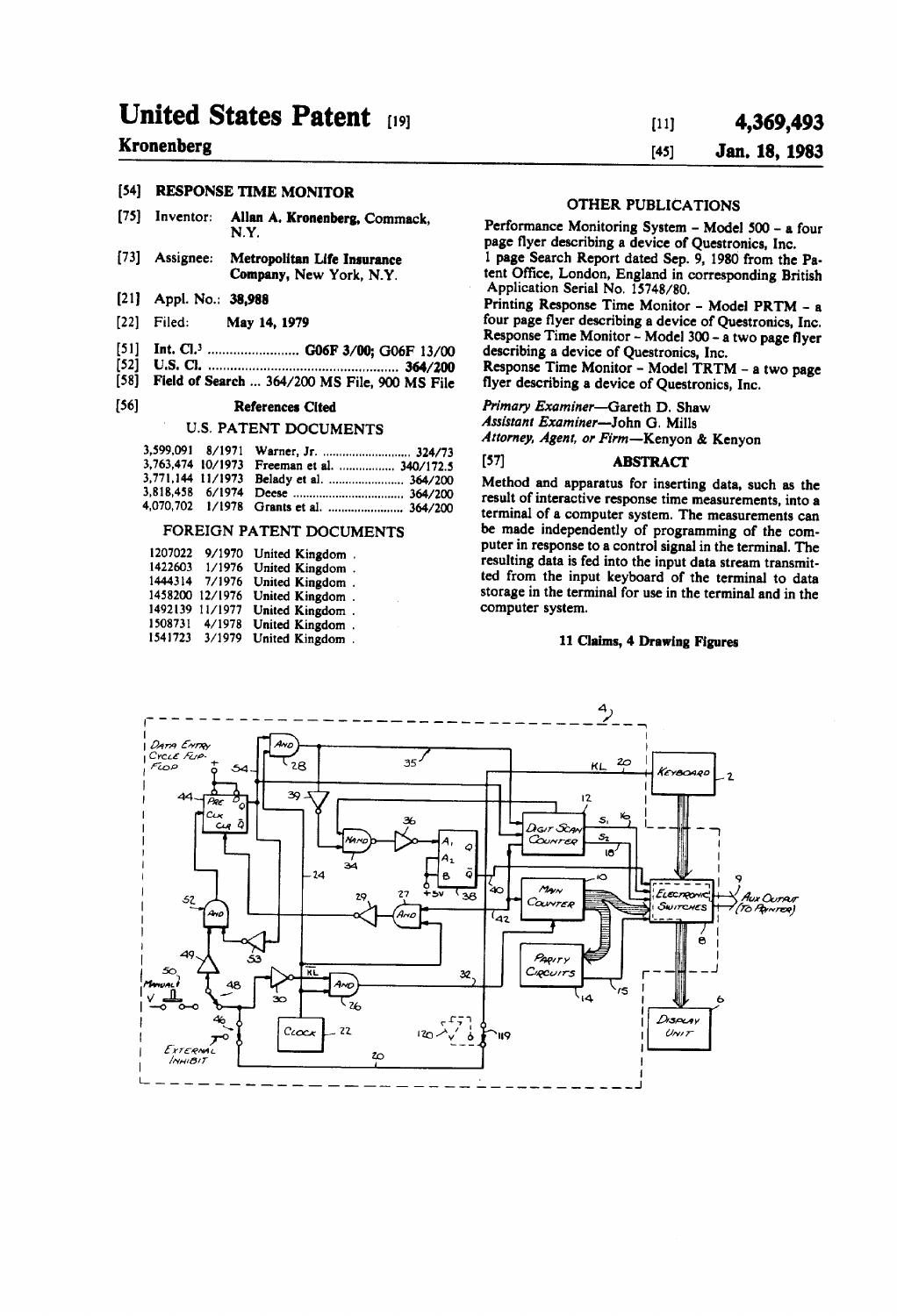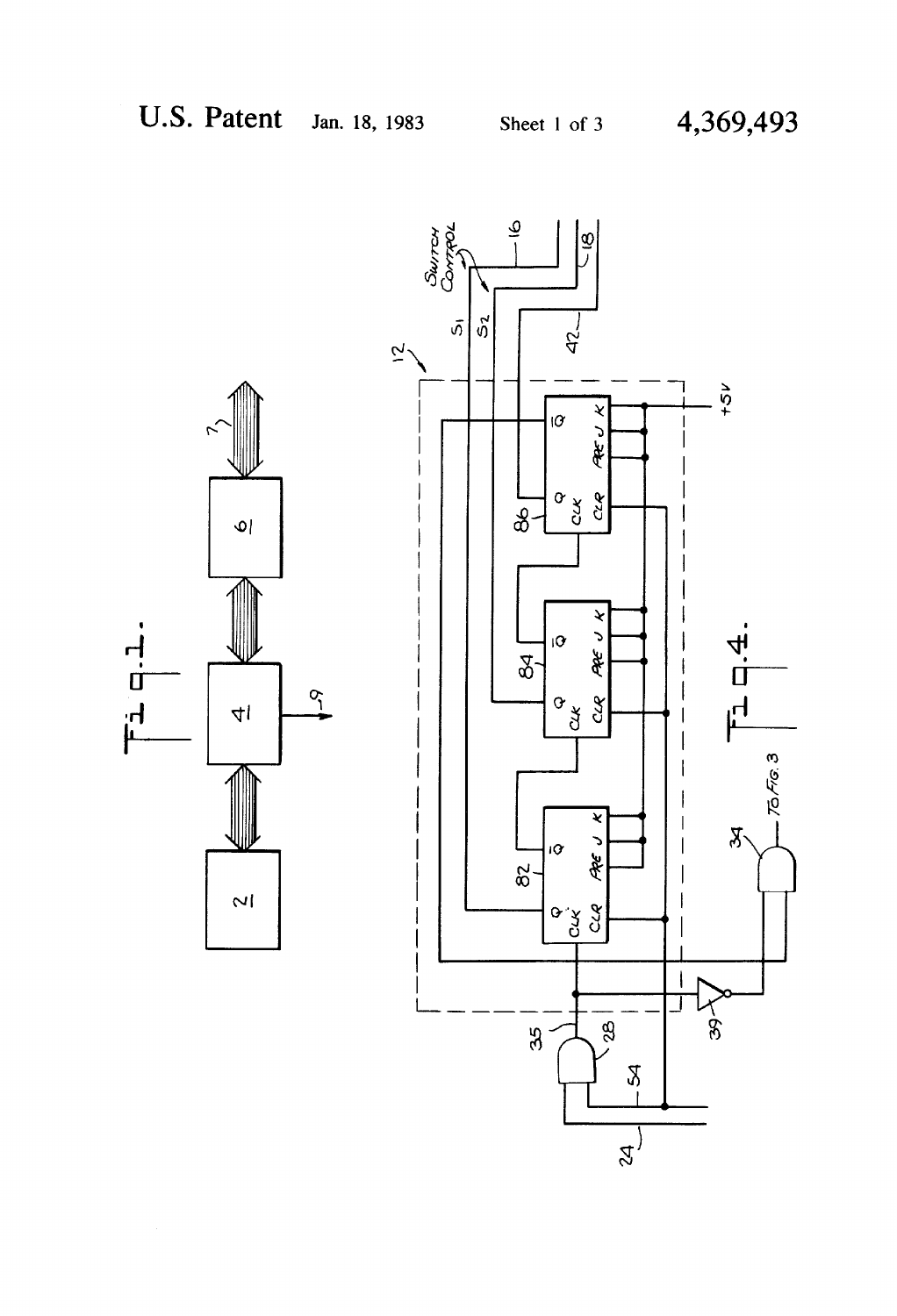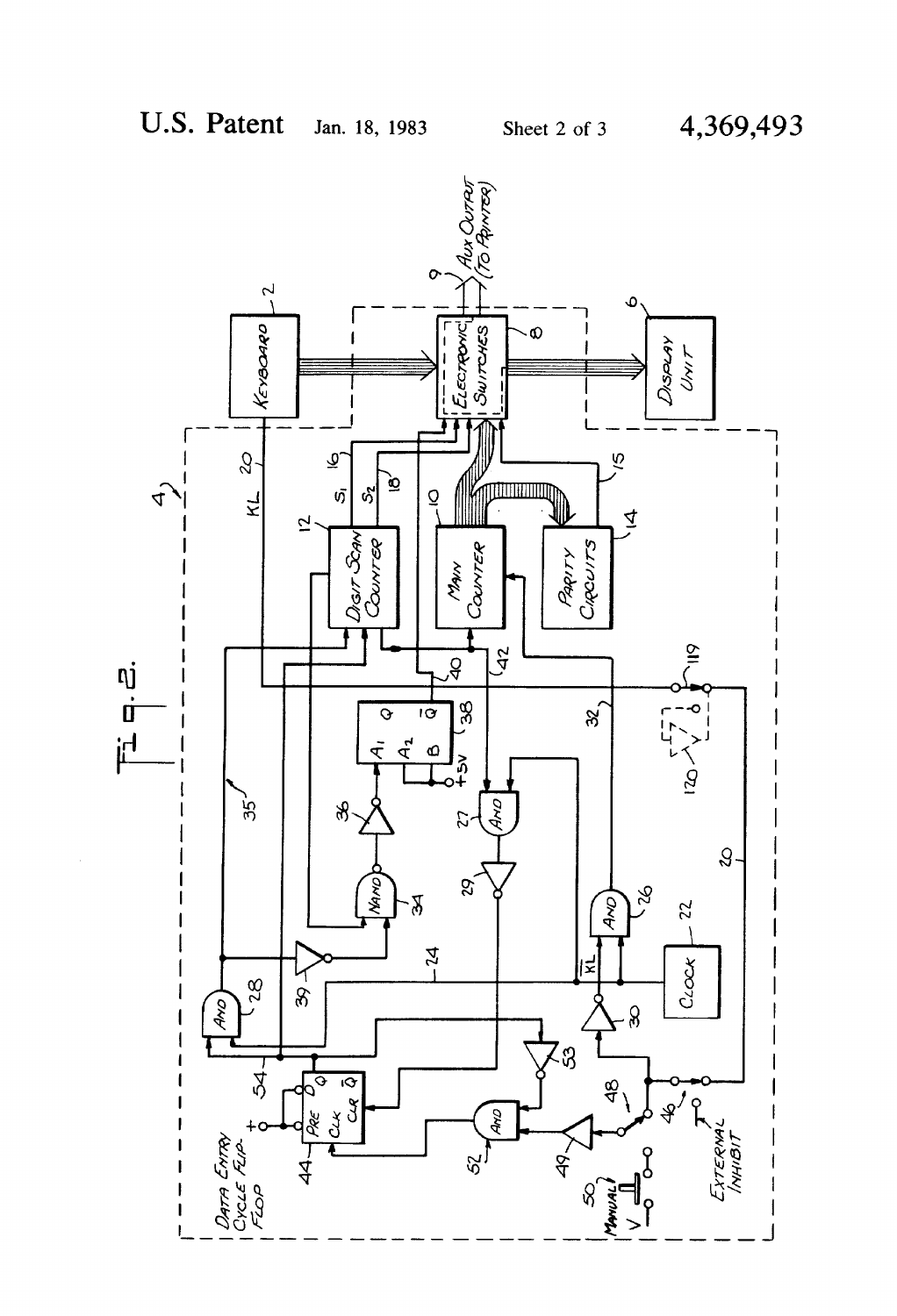40

 $\overline{10}$ 

 $\overline{R}$  $\overline{\mathbf{r}}$ 

ŘО,

goz





4,369,493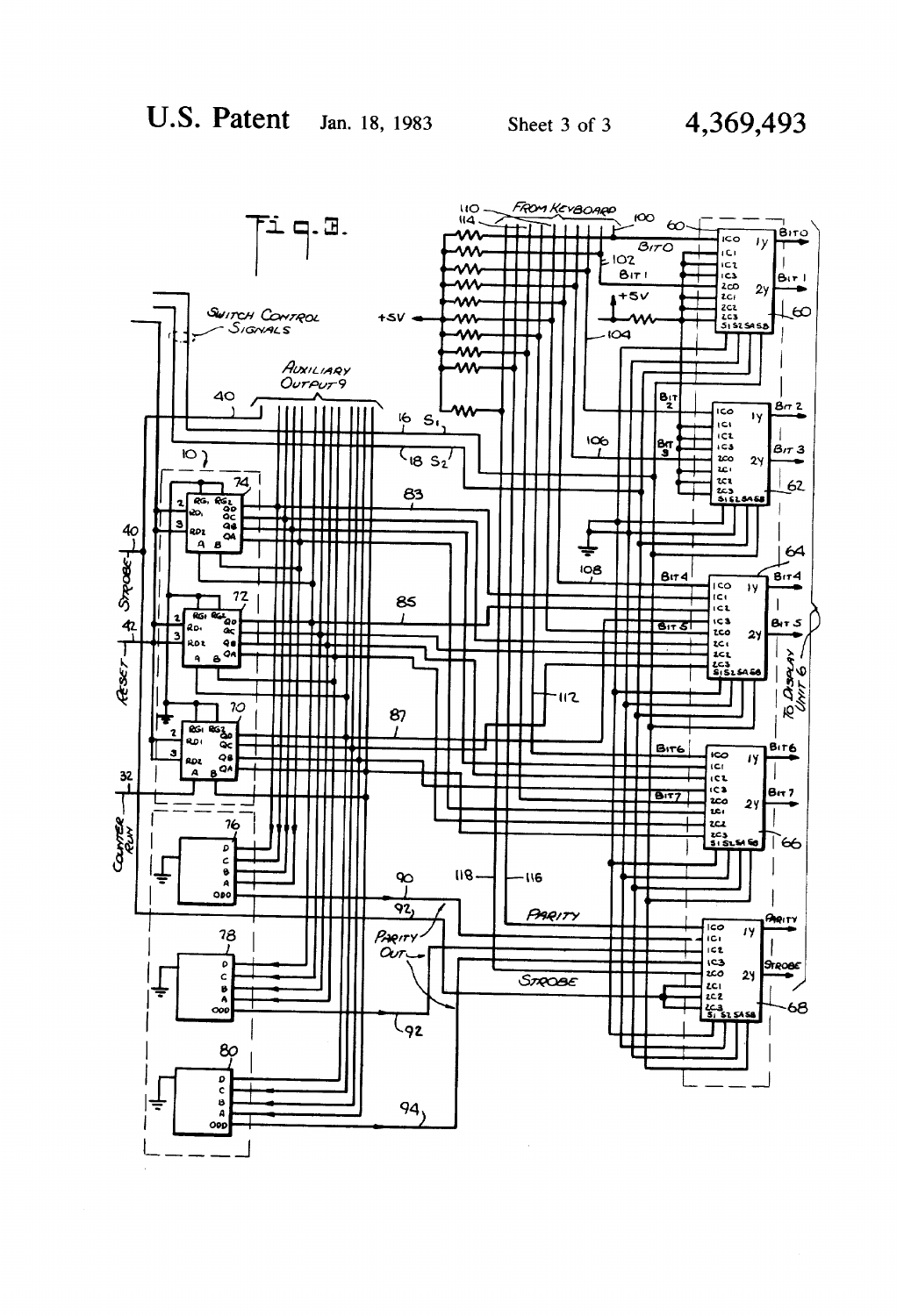×,

45

#### RESPONSE TIME MONITOR

#### BACKGROUND OF THE INVENTION

1. Field of the Invention<br>This invention relates to electronic data processing apparatus. More specifically, it relates to means responsive to signals being transmitted between a computer and a display unit having a keyboard for measuring the response time of the computer, that is, the time required <sup>10</sup> for completion of a computer activity.

2. Discussion of the Prior Art

Many forms of data processing systems are known in the art which include data input equipment, a central processor, a memory and output devices, such as print-15 ers, punches, memories, and the like. In these systems, data which is either stored in the system or entered into<br>the system by an operator, for example by a keyboard, is manipulated in accordance with predetermined programs, and then the completed work is displayed visu-  $20$ ally or in a printout or otherwise recorded for later use. In large scale systems of this general type, use is fre quently made of terminals, placed in different locations for the convenience of the user, by means of which for the performance of the variety of data processing operations which may be programmed into the computer. Because of the high cost of acquiring and operating computer equipment, it is desirable for the organization regarding the time that it takes the computer to perform each operation fo each different user in order to enable the organization to allocate and control the cost of using the equipment most effectively. many different users can have access to the computer 25 tion using the computer to have accurate cost informa- 30

operating or response time the computer takes to complete a particular process. This information should be made available at the computer terminal, as part of the information displayed, or as a printout, when such is needed. For this purpose, it is desirable to know the actual 35

The need for computer process time measurement capabilities of the type discussed above has been recognized in the computer industry and arrangements in which operation of timing circuitry in the computer is

controlled by programmed instructions are known.<br>There is a need, however, for a simple, inexpensive auxiliary equipment which can be added to existing systems for performing this function.

One auxiliary system is known, which may be attached to a computer and which depends for its opera-50 tion on the "system available" status symbol which is flashed on the viewing screen of the terminal when a particular operation is completed. The "system available" or "system inhibit" signals used in a display terminal are usually in the nature of a spot and may, for 55 example, be made up of several horizontal lines of the video raster having a length equal to the width of an alphabet character, which appear at a location on the right hand side of the screen. In the prior art auxiliary system, a photoelectric cell is applied to the face of the 60 cathode ray tube to detect the light from the status symbol. When the symbol is detected, a microproces sor, separate from the computer being measured, processes the signal from the photocell. For such processcesses the signal from the photocell. For such process ing it may be necessary to compensate for variations in 65 the signal strength resulting from the software used, for scan characteristics, for changeable refresh rates, for spot brightness and duration, and for other system char

4,369,493<br>acteristics which influence the brightness of the spot. This system is complex and its performance is easily affected by failure to compensate precisely for the sys tem variables just mentioned.

It is an object of the present invention to use one or more signals generated by a computer for measuring the time it takes the computer to complete a particular operation.

Another object of the invention is to provide a reli able and convenient system of measurement for use at a computer terminal which is also capable of supplying the information generated to the central processor.

#### SUMMARY OF THE INVENTION

The present invention uses a signal generated at the terminal keyboard when the "Enter" key is depressed to initiate counting of internally generated clock pulses in a main counter. The process related control used for this purpose is a "keyboard lock signal,' directed to the keyboard from the terminal visual display unit to pre vent operation of the keyboard from affecting the com puter during completion of the work in process. Once begun, counting of the pulses continues as long as the "keyboard lock signal' remains in effect. The measure ment process ends when the keyboard is released at the end of the process and signals are generated in response to elapsed time information stored in the main counter and are coded and supplied to the display in the same form as from the keyboard so that the response time information appears in normal decimal sequence on the face of the cathode ray tube at the end of the measure ment cycle. Read-out to the display unit begins when the timing measurement ends. A second counter gener ates binary signals which control the operation of elec tronic switches connected in the circuits between the keyboard and the display by which signals, coded in the proper form, are supplied to the display input wiring for translation by the display into visual timing data. An auxiliary output is provided for operating a separate printer, and provision is made for selection of keyboard lock signal or like information from a source other than the terminal to which the timing equipment is con nected.

In the preferred embodiment described above, the timer circuit of the invention is illustrated in connection with a computer.

#### BRIEF DESCRIPTION OF THE DRAWINGS

FIG. 1 is a block diagram showing an illustrative embodiment of the invention;

FIG. 2 is a schematic diagram illustrating the logic activating the main counter and electronic switch of the response time monitor of FIG. 1;

FIG. 3 is a schematic diagram of the main counter and the electronic switch of FIG. 2; and

FIG. 4 is a block diagram of a digit scan counter useful in the circuit of FIG. 1.

#### OETALED DESCRIPTION OF THE INVENTION

Reference is made to FIG. 1 in which a keyboard 2, connected through response time monitor 4, supplies control signals to the visual display unit 6. For the sake of illustration, the teachings of the present invention are illustrated herein in connection with a response time monitor realized in connection with a type 3277 Inter active Terminal which is produced by the International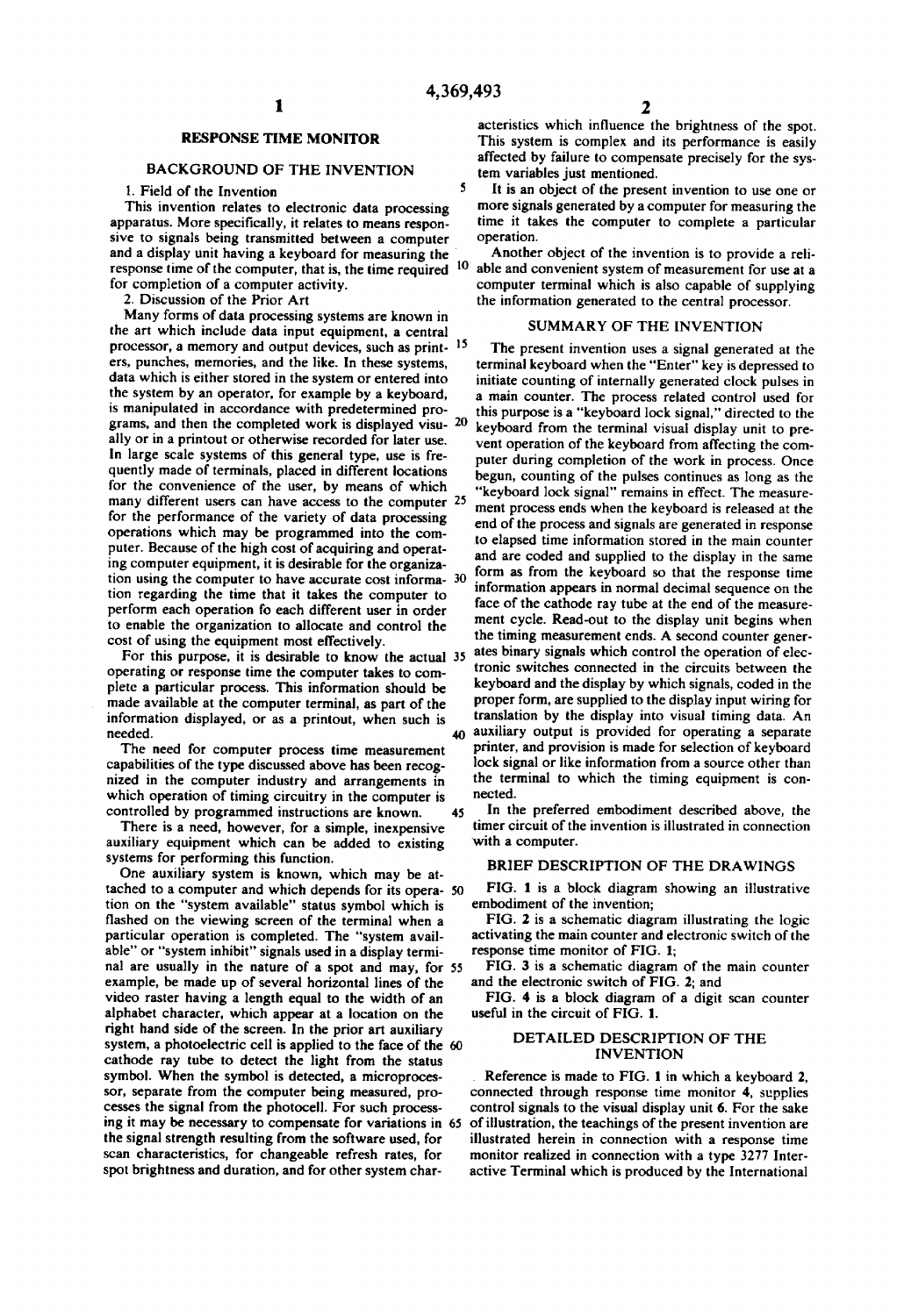Business Machines Corporation and which is con nected, via a type 3271 controller connected to line 7, to a central computer. The response time monitor is con nected between the keyboard and display units of the Interactive terminal by opening the connector in the 5 cable which joins them and by inserting appropriate female and male connectors, connected to the monitor, as will be understood by those skilled in the art. In FIG. 1 this has been done and, with response time monitor 4 in the circuit, signals between keyboard 2 and the dis- 10 to be displayed. Just prior to generation of the strobe play are transmitted through the monitor unit by means of the illustrated connections. In operation, "system available" and "system inhibited" signals are transmitted to and made visible on the screen of display 6 indi cating whether the keyboard may be used or is disabled. <sup>15</sup>

Whether or not the keyboard is disabled depends upon a keyboard lock signal which is generated in the computer system. When a keyboard lock signal is transmitted from display unit 6 to keyboard 2, monitor 4 is mitted from display unit  $\mathfrak o$  to keyboard 2, monitor  $\mathfrak s$  is activated and, when the computer process has been <sup>20</sup> completed, the time measurement which was thus initi ated is stopped. The monitor then transmits the amount of time so measured to display 6 in the same format as signals from the keyboard where it may be retained in 25 storage until polled by the computer. Thus, the re sponse time information becomes a part of the normal data flow between keyboard and main computer, and each transaction entered by the operator will have the response time information for the prior transaction ap-<br>pended to it. The information thereby automatically becomes available to the main computer where it may be stored and or processed as part of the normal data processing trail. This obviates any requirement for man ual intervention or ancillary means of data collection. 35 This information is also available to the central com puter system via the link from the Interactive Terminal<br>and needs only to be called for by the computer.

The structure of response time monitor 4 is shown in more detail in the block diagram of FIG. 2. There, it can  $_{40}$  be seen that the main interconnection between keyboard 2 and display unit 6 is provided by an electronic switch 8. There is also provided an auxiliary output 9 for connecting signals to a printer, for example, to make permanent local record of the data. The operation of  $_{45}$  electronic switch 8 is controlled by signals  $S_1$  and  $S_2$ , transmitted on lines 16 and 18, respectively, to choose signals from keyboard 2 or, when a time measurement has been completed, from main counter 10. Parity cir cuits 14 are also fed by counter 10 for generation of  $50$  result, clock pulses are transmitted on line 35 from clock parity signals which are transmitted to display  $6$  to 22 to digit scan counter 12, and a holding signa parity signals which are transmitted to display 6 to provide appropriate parity information related to the activity of counter 10, as will be understood by those skilled in the art,

Control of the counting and signal generation Cir- 55 cuitry is initiated by means of a keyboard lock signal transmitted on line 20 from keyboard 2 to the logic circuitry shown at the left of FIG. 2. The measurement system employs a master clock 22 which is a free-run ning multi-vibrator operating at  $10Hz$ . The square wave 60 output of clock 22 is supplied by line 24 to one input each of AND gates 26 and 28. The other input of AND gate 26 is supplied, via inverting driver 30, with  $\overline{KL}$ signals which are the inverted form of keyboard lock signals KL supplied by line 20. Line 32 from AND gate 65<br>26 is connected to main counter 10; provision is thus made for control of the supply of clock pulses to main counter 10 by the keyboard lock signal.

The 10Hz clock signal fed to AND gate 28 is also gated into digit scan counter 12 via connecting line 35. It thus serves as the base for generation of switch con trol signals S1 and S2. Clock pulses are also fed from the output of gate 28, via inverting amplifier 39, NAND vide strobe pulses for transmission on line 40 to electronic switch 8. The strobe pulse activates display unit 6 after selection of each digit of the timing measurement pulse, digit scan counter 12 also generates a "master reset' pulse which resets digit scan counter 12, and, via connecting line 42, main counter 10, and data entry cycle flip-flop 44.

Provision is made for selection of keyboard lock signal or like information from a source other than the terminal to which the timing equipment is connected.<br>Control of the counting and signal generation circuitry is initiated by means of a keyboard lock signal transmitted on line 20 from keyboard 2 to the logic circuitry shown at the left of FIG. 2.<br>Keyboard lock signal KL is supplied, via inverting

driver 30, to "counter run" gate 26, from the pin of single-pole, double-throw, "inhibit select" switch 46. This switch may be operated to choose between key-board lock signal KL or an inhibit signal supplied from an external source, connected to the other terminal of the switch. Whichever signal is chosen, (in FIG. 2, the KL signal), is fed from switch 46 to manual-automatic switch 48. By operation of switch 48, choice may be made of whether push button 50 or keyboard lock signals KL will cause the transfer of the timing information to the display. As shown, switch 48 is in the internal cycle scan operate position, and the keyboard lock sig nals KL are fed, via digit scan gate 52, to data entry cycle flip-flop 44.<br>At the end of the response time interval, keylock

signal KL goes high, clock pulses are no longer transmitted by AND gate 26 to main counter 10, and the data entry cycle is begun. During the data entry cycle, the response time stored in main counter 10 is scanned out into display unit 6 and appears to the display unit to be normal keyboard signals. "D" type flip-flop 44, which controls the data entry operation, is set; once "set", it cannot be reset until a reset signal is received on line 42. Activation of flip-flop 44 by keyboard lock signal KL results in application of a signal from the Q output of the flip flop to one input of gate 28, via line 54, as well as to an input of digit scan gate 52, via inverter 53. As a result, clock pulses are transmitted on line 35 from clock plied to gate 52 to inhibit further input transitions of data entry cycle flip flop 44 until the end of the scan cycle.

Reference is now made to FIG. 3 which shows detail of a circuit for transmitting the count stored in main counter 10 either through electronic switch 8 to display unit 6 or, separately, to auxiliary output 9 for use by an external printer or the like.

Shown in FIG. 3 are electronic switch 8, which con tains five Dual 4-Input Multiplexers 60, 62, 64, 66, and 68, constituting the individual switches. Also shown are decade counters 70, 72 and 74, which comprise the main counter 10. Decade counters 70, 72 and 74 may be of the Divide-By-2 and By-5 type. In addition, there are parity generators 76, 78 and 80. These may be 9-Bit Odd/Even Parity Checker/Generators. Counters 70, 72 and 74 are connected in cascade, and clock pulses from AND gate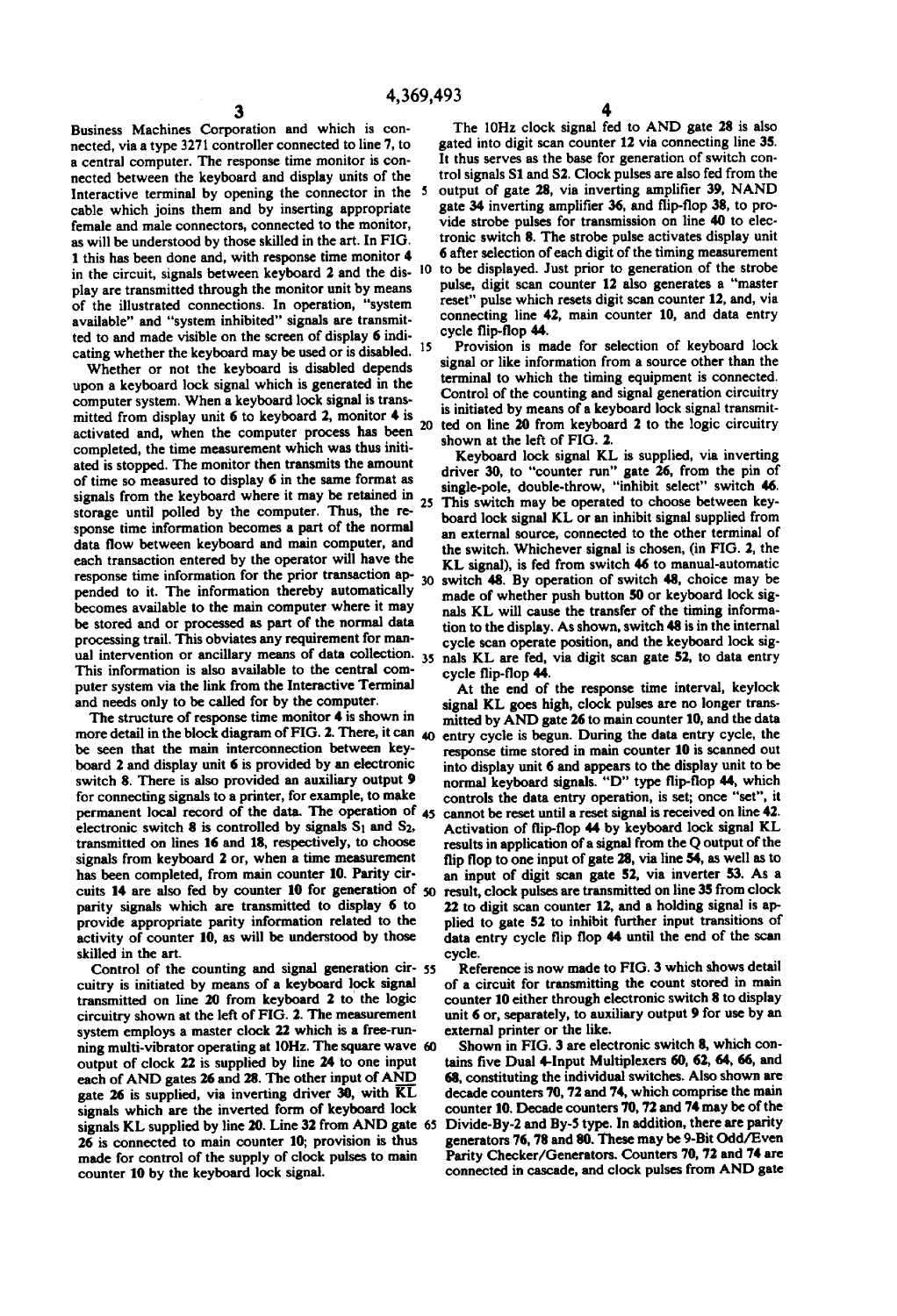26 are applied to the input of first counter stage 70 via<br>line 32. The outputs of the counters are in binary-coded decimal form, so that, when first counter 70, the tenths counter, changes from a count of 9 to 0, a signal is conveyed from the QD output of counter 70 to the 5 input of counter 72, causing it to advance one count. Similarly, the QD output signal from second counter stage 72 drives third counter stage 74. Since the clock rate is ten pulses per second, the first stage of counter 10 advances the second counter stage once per second, and <sup>10</sup> the second stage advances the third stage once every ten seconds. A timer having a maximum count of 99.9 seconds is thus provided. It will be understood by those skilled in the art that the maximum time to be measured times merely require the addition of another counter stage for each decade to be counted.

FIG. 3 also shows that all four outputs QA, QB, QC, QD, of each counter stage 70, 72 and 74 are connected to multiplexers 64, 66 and 68 and to parity checker/gen erators 76, 78, and 80, as well as to auxiliary output 9. In particular, it will noted that the QD outputs of counter units 74, 72 and 70, are connected by connecting lines 83, 85, and 87 to input terminals 1C1, 1C2 and 1C3 of third multiplexer 64, respectively. Similarly, the QC outputs of each counter unit are connected to the 2C1, 2C2 and 2C3 inputs of multiplexer 64, and the QB and QA outputs of main counter units 70, 72, and 74 are respectively connected to the 1C1, 1C2, and 1C3 and 2C1, 2C2, and 2C3 inputs of multiplexer 66. Provision is thus made for selection of individual output signals from counter units 70, 72, and 74 by the switch unit.

Before describing the remainder of the circuit of FIG. 3, reference is made to FIG. 4 which shows detail  $35<sup>5</sup>$ of digit scan counter 12. Counter 12 controls the index ing of multiplexers 60 through 68 by means of control signals S1 and S2 transmitted on connecting lines 16 and 18, respectively. As shown in FIG. 4, these signals are generated at the Q outputs of flip-flops 82 and 84 which form the first two stages of a three stage counter circuit. The three flip-flop stages, 82, 84 and 86 of digit scan counter 12 may be Dual J-K Master-Slave flip-flops with Preset and Clear. The input to first digital scan flip-flop 82 is provided on line 35 from AND gate 28, as 45 was discussed previously, and is controlled by data entry cycle flip-flop 44. Clearing of all three counters, 82, 84, and 86 is accomplished by connection to line 54. The output of flip-flop 82, taken from the Q terminal, is supplied as switch control signal S1 to connecting line  $s_0$ 16. The inverse of this output,  $\overline{O}$ , is connected to the clock input of second flip flop 84. The Q output of flip-flop 84 is connected to line 18 and as switch control signal S2. Output signal  $\overline{Q}$  of flip-flop 84 is connected to the clock input of flip-flop 86, whose Q output terminal 55 supplies the reset signal transmitted by connecting line 42 to decade counters 70, 72, and 74 of main counter 10 and to one input of AND gate 27, for control of the transmission of clock pulses from clock 22 to the reset transmission of clock pulses from clock 22 to the reset terminal of data entry flip flop 44. The  $\overline{Q}$  output of flip flop 86 is connected to AND gate 34 for generation of 60

the strobe pulse. Referring back to FIG. 3, it will be seen that the input terminals 1C1, 1C2, and 1C3 of multiplexers 60 and 62 are all connected to a fixed supply voltage through a 65 dropping resistor. A positive signal is thus transferred to any one of the multiplexer output terminals marked Bit 0, Bit 1, Bit 2, and Bit 3 when the internal switching

logic of the associated multiplexer connects any of the input terminals to its output terminal 1Y or 2Y.

The fifth multiplexer 68 in electronic switch 8 chooses the parity and strobe signal outputs to be fed to display 6. Thus, parity signals, generated in parity checker/generators 76, 78, and 80, are transmitted on lines 90, 92, and 94 and to terminals 1C1, 1C2, and 1C3, respectively, of multiplexer 68. Similarly, strobe pulses generated on line 40 of monitor 4 are connected to terminals 2C1, 2C2, and 2C3 of multiplexer 68.

will determine the counting capacity, and that longer <sup>15</sup> Keyboard lines 100 and 102 are connected to input 20 Connections from keyboard 2 are made by means of connecting lines 100 through 118, all of which are supplied via dropping resistors from the 5-volt system sup-<br>ply and are connected to the multiplexers as follows, terminals 1C0 and 2C0 of multiplexer 60. Keyboard lines 104 and 106 are connected to input terminals 1C0 and 2C0 on multiplexer 62. Keyboard lines 108 and 110 are connected to input terminals 1C0 and 2C0 on mutliplexer 64. Keyboard lines 112 and 114 are connected to input terminals 1C0 and 2C0 on multiplexer 66, and keyboard lines 116 and 118 are connected to input lines 1C0 and 2C0 on multiplexer 68.<br>The purpose of the assembly of five multiplexer

25 The purpose of the assembly of five multiplexer switches in electronic switch 8 is to determine whether 30 the 8-bit character coded signals from keyboard 2 or from counter 10 will be transmitted to display 6. In normal operation, signals flow directly through the switches between keyboard 2 and display unit 6. When a time measurement cycle provided for by the monitor ing arrangement of the invention is completed, these same switches serve to transmit simulated keyboard signals constituting the measurement data in 8 bit character coded signals from the response time monitor circuitry to display 6 for automatic display. At the same time, parity and strobe signals originating in the response time monitor are substituted for those normally transmitted from keyboard 2 on keyboard lines 116 and 118. The IBM equipment on which the response time<br>monitor was fitted utilized EBCDIC (Extended Binary-Coded Decimal Interchange Code) character coded signals. In this code, only the last four digits are re quired for transmitting the numeric information from the response time monitor. Therefore, provision is made by means of three of the inputs to multiplexer 60 and 62 to substitute positive voltage signals for the Bit 0, Bit 1, Bit 2, and Bit 3 signals of the first four digits being fed in on keyboard lines 100, 102, 104 and 106, respectively. As was seen above, the Bit 4, Bit 5, and Bit 6, and Bit 7 inputs to multiplexers 64, 66, and 68 are supplied by the main counter unit.

Switch unit 8 provides the electronic equivalent of ten 2-pole, 4-position switches, all of which are simulta neously switched by switch signals S1 and S2 con nected to the SA and SB terminals, respectively, of each multiplexer. Therefore, the input from keyboard 2, supplied via keyboard leads 100, 102; 104, 106; 108, 110; 112, 114; and 116, 118, to the 1C0 and 2C0 input termi nals of the associated multiplexers, will be connected to display output lines Bit 0, Bit 1; Bit 2, Bit 3; Bit 4, Bit 5; and Bit 6, Bit 7, respectively, when no signals S1 or S2 are transmitted to the multiplexers on control lines 16 and 18. When activated by signals  $S_1$  and  $S_2$ , the multiplexer switches transmit the simulated keyboard signals to the display unit.

Table 1, below, illustrates the correspondence be tween the logical state of control signals S1 and S2 and the choice of input signal switched to the output Y1 and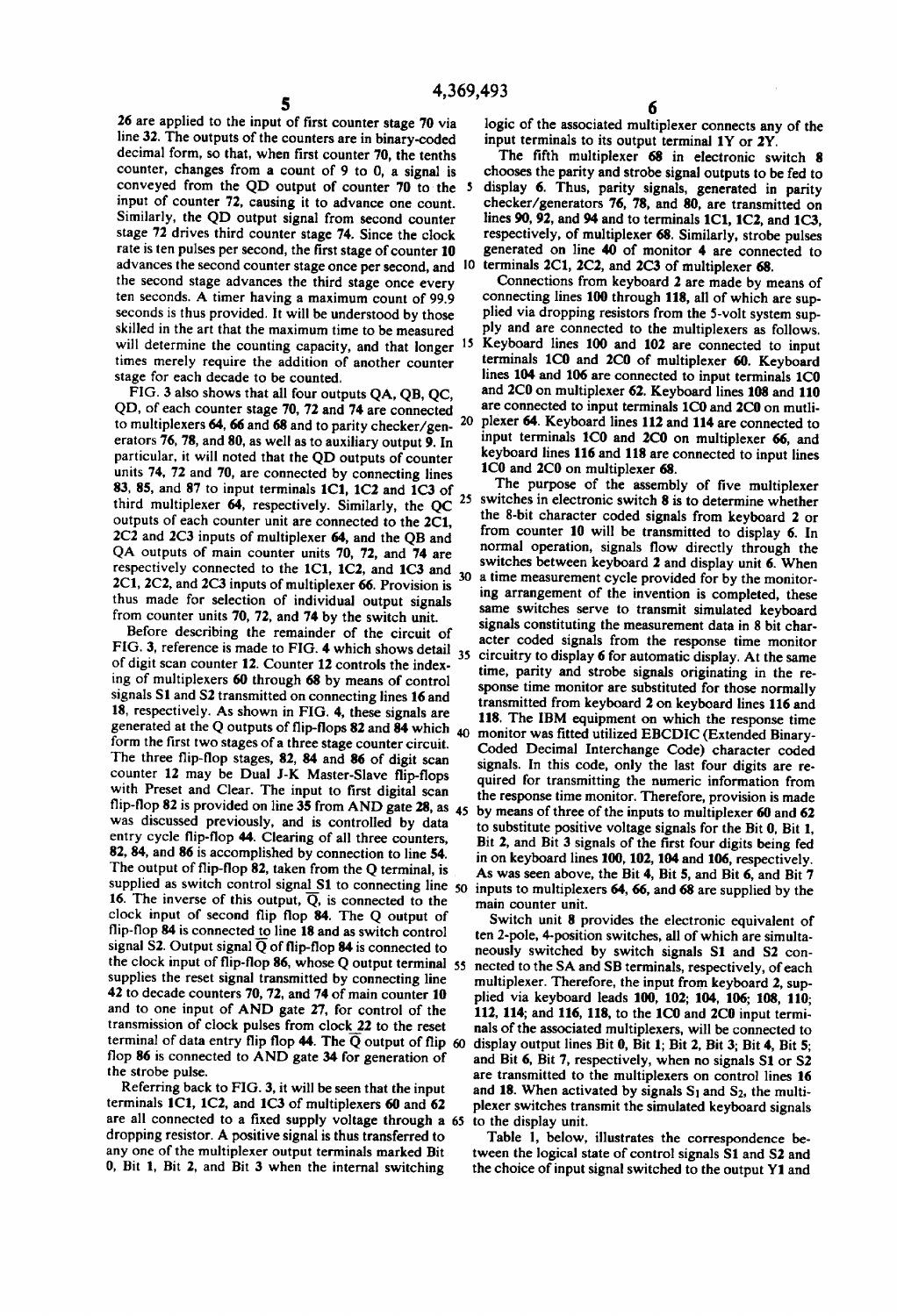Y2 of the electric switches. When both control signals S1 and S2 are at logical 0, the signals from the keyboard are fed directly to display unit.

|    |                                 |        | <b>TABLE I</b>                                                   |    |  |  |  |
|----|---------------------------------|--------|------------------------------------------------------------------|----|--|--|--|
|    |                                 |        | SWITCHING OBTAINED WITH DIFFERENT<br>CONTROL SIGNAL COMBINATIONS |    |  |  |  |
|    | Input Signal Switched to Output |        |                                                                  |    |  |  |  |
|    | Output                          | Output | Logical State of Control Signal                                  |    |  |  |  |
| 10 | Y2                              | ٧l     | Si                                                               | S2 |  |  |  |
|    | 2 <sub>CO</sub>                 | 1C0    |                                                                  |    |  |  |  |
|    | 2C1                             | 1C1    |                                                                  |    |  |  |  |
|    | 2C <sub>2</sub>                 | 1C2    |                                                                  |    |  |  |  |
|    | 2C <sub>3</sub>                 | 1C3    |                                                                  |    |  |  |  |

The relation between the states of the scan cycle <sup>15</sup> counter flip-flops and the connections established in the multiplexers for sequential supply of time measurement related signals from the main counter to the display for production of decimal digits in the usual significance is

| TABLE <sub>2</sub>                          |                                    |       |       |                            |     |                                  |
|---------------------------------------------|------------------------------------|-------|-------|----------------------------|-----|----------------------------------|
|                                             |                                    |       |       | <b>SCAN CYCLE SEQUENCE</b> |     |                                  |
|                                             | States of Cycle<br>Scan Flip-flops |       |       | Switch<br>Control Signals  |     |                                  |
| Count                                       | 82                                 | 83    | 84    | S2                         | SI. | Description                      |
| 0 Before<br>Cycle                           | Reset                              | Reset | Reset | 0                          | 0   | Keyboard Connected to<br>Display |
| 1                                           | <b>Reset</b>                       | Reset | Set   | 0                          |     | Tens Digit Fed to Display        |
| $\overline{2}$                              | Reset                              | set   | Reset |                            | 0   | Units Digit Fed to<br>Display    |
| 3                                           | Reset                              | Set   | Set   |                            | 1   | Tenths Digit Fed to<br>Display   |
| 4                                           | Set                                | Reset | Reset | 0                          | 0   | Keyboard Connected to<br>Display |
| Cycle<br>Terminated.<br>Counting<br>Stopped | Reset                              | Reset | Reset | $\Omega$                   | 0   |                                  |

The switching circuit provided by multiplexer 68 required to complete the transfer of EBCDIC, character coded data to the display unit. supplies the parity bit (even parity), and strobe signals 40 output produced is fed to the clock input of data entry

The keyboard signals, such as keyboard lock, shift control, and alarm signals, are routed to the display control, and alarm signals, are routed to the display unit, along with power supply and ground circuit con 45 nections, via wiring in the interconnecting cables (not shown), as will be understood by those skilled in the art.

Operation of the circuit described above is as follows. Clock pulses from AND gate 26 are fed to first counter stage 70 in main counter 10. When tenths counter 70 50 changes from a count of 9 to 0, the transition of the high order bit signal, QD, is coupled to the input of counter stage 72, causing it to advance one count. Similarly, the QD signal from second stage 72 drives third counter stage 74. The outputs of these counters are fed to the 55 input terminals of multiplexers 64 and 66 for selection to form the lower order bits of the 8-bit EBCDIC code. As was discussed above, the high order bits of the EBC DIC code are supplied by multiplexers 60 and 62.

When a count has been completed, the four lower bits 60 of accumulated value in three stage main counter 10 are sequentially switched, as shown in Table 2, under con trol of sequential signals S1 and S2 from digit scan counter 12. Their outputs are switched to the C1, C2, 65

and C3 multiplexer input connections.<br>Parity scanner/generators 76, 78 and 80 generate required parity bits for the BCD outputs of main counter stages 70, 72 and 74 respectively. These are fed to the 1C inputs of electronic multiplexer switch 68, which provides sequential selection of the parity signal associated with each digit selected during the data entry cycle.<br>At the end of the response time interval, the

lock signal returns to high level. This causes AND gate 26 to inhibit the clock pulses which were driving main counter 10, and marks the beginning of the data entry cycle. During the data entry cycle, the response time measurement stored in main counter 10 is scanned into display 6 instead of the normal keyboard signal. To this end data entry cycle flip-flop  $44$  is set by the positive level transition at its clock input. Flip-flop 44, once set, cannot be reset until a low level signal is applied at its reset input. Flip-flop 44 is normally in the reset state, with its Q output at low level and its  $\overline{Q}$  output at high level. The feedback signal from the Q output is inverted by inverting amplifier 53 and fed to one input of AND gate 52. The other input of AND gate 52 is connected to 20 the keyboard lock signal via non-inverting driver 49.

When both inputs to AND gate 52 are high, the high cycle flip-flop 44, switching it to the set condition and causing its Q output to go high. The inverted feedback signal from the Q output then inhibits further input transitions, keeping flip-flop 44 in this condition until it

Sequential scanning of the three response time digits is controlled by digit scan counter 12. Initially, the Q outputs of scan flip-flops 82, 84 and 86 are at a logic 0 or low voltage level. When data entry cycle flip-flop 44 is in the set position, AND gate 28 is enabled and passes counting pulses to the input of the first counter, flip-flop 82. The counting pulses appear during positive going cycles of clock 22 when a true condition occurs at the input of AND gate 28. The first three counts advance the first two stages of the counter and produce switching control signals S1 and S2 which are transferred by lines 16 and 18, respectively, and control the operation of multiplexer switches 60, 62, 64, 66 and 68. This results in sequential selection of the BCD signal outputs in main counter 10 for transmission to the display.

When the keyboard is in operation, the strobe pulse from the keyboard gates the keyboard data signals into the display immediately after each new character code is produced by depressing a key. In order to prevent premature data entry by the operator after occurrence of the systems ready signal on the display, generation of the strobe signal is delayed by one-half clock cycle. This is accomplished as follows. The positive pulses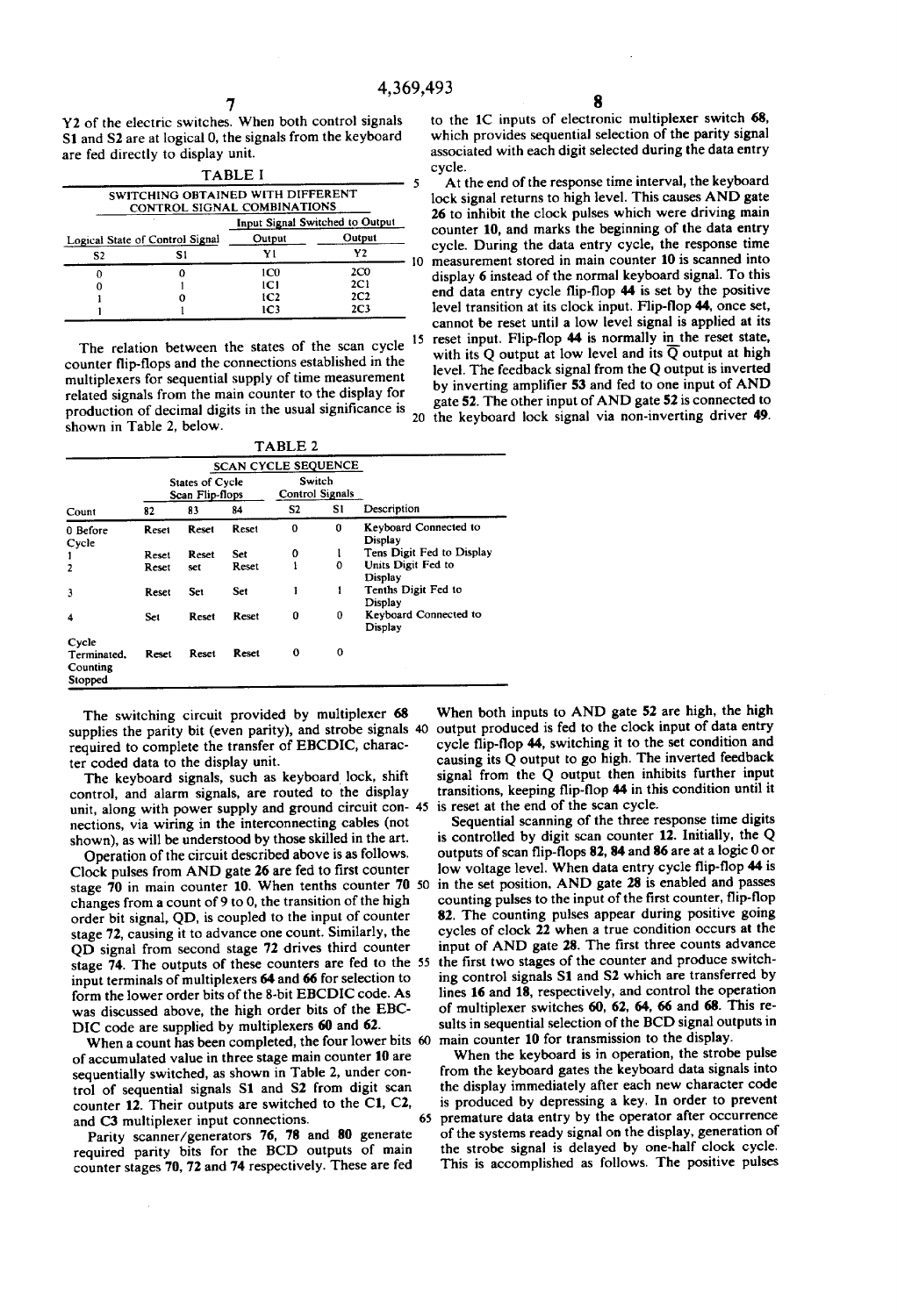from AND gate 28 occur during the positive half of the clock cycle. The signal fed to strobe generator 38 is inverted by inverter 39 and so provides positive-going pulses during the second half of the clock cycle which are coupled through NAND gate  $34$ . With both its  $5$ inputs high, NAND gate 34 has a low output. The  $\overline{Q}$  signal from third stage flip-flop 86 of digit scan counter 12 which is fed to the other input of NAND gate 34 is normally high during the first three cycles of scan counter 12. Thus, one input of NAND gate  $34$  is en-  $10$ abled. Due to the inversion of pulses supplied from inverter 39, the output of NAND gate 34 goes low<br>during the second half of the clock cycle and remains so until the  $\overline{Q}$  output of third stage flip-flop 86 changes to low. 5

The net result of the gating circuitry just described is to provide a pulse which occurs in the second half of clock cycles occurring during the first three counts of digit scan counter 12. This interval is called the strobe digit scan counter 12. This interval is called the strobe interval. The logic level of the strobe interval pulse is  $20$ inverted by inverter 36 and supplied to one-shot multivibrator 38, which is designed to produce a negativegoing pulse of 5 milliseconds duration at the leading edge of the strobe interval. This strobe pulse is fed to the 2C inputs of electronic multiplexer 68 to provide the  $25$ required strobe pulse for display 6, after selection of each digit. Immediately after the fourth pulse fed to the digit scan counter 12, the positive transition of output Q of third counter 86 causes the master reset to occur 30<br>hofers the starks gular This master goat with is view. before the strobe pulse. This master reset pulse is supplied by line 42 to all main counter and digit scan counter stages as well as to data entry cycle flip-flop 44. resetting them. The path of the reset signal through AND gate 27 and inverter stage 29 provides noise  $\text{im}$ -  $\frac{35}{25}$ munity and level inversion for signals to be supplied to the "clear" input of data entry cycle flip-flop 44.

It will be noted that, in addition to connections to the BCD outputs of main counter stages 70, 72, and 74, the auxiliary output is also provided with a strobe pulse  $_{40}$ connection to facilitate operation of an attached printer, for example.

In an alternative embodiment of the invention, a sin gle parity generator is connected across the output signals from electronic switches  $\sigma v$ ,  $\sigma z$ ,  $\sigma \sigma$ ,  $\sigma \sigma$ , and  $\sigma \sigma$ .  $45$ In this way a keyboard fail indicator can be added as a parity generator, which will also generate a parity bit for signals fed to the display unit from the keyboard. The parity bit generated in this way is compared with rity of data flowing through the monitor from the key-<br>board to the display.<br>The process described above can be used with equal the parity signal from the keyboard to check the integ- 50

facility to measure the interval between operations and to provide a direct measurement, for example, of time 55 chargeable to overhead. Inversion of the keyboard lock signal supplied to switch 46 will result in initiation of a timing measurement by the restoration of keyboard control to the operator. Thus when the keyboard signal from keyboard 2 goes low, releasing the keyboard to  $60$  the operator, inverter 120 supplies a positive keylock signal, permitting clock pulses to flow from clock 22 to counter 10. Similarly, when the keyboard signal goes counter 10. Similarly, when the keyboard signal goes been completed.<br>high at the time the "Enter" command is given at key-<br>board 2, the counting operation is stopped and the data 65 the signal for initiating operation of t entry cycle begun. The necessary change in circuitry to produce this result is shown in FIG. 2 by the dashed lines.

It will be apparent to those skilled in the art that the principles of the invention, as illustrated in the present embodiment in connection with a particular Interactive Terminal in a computer, can be utilized with a variety of input and output units, either with the computer de scribed above or with other computers, by utilizing process related control signals passing between the computer and the terminal to activate the timer and to generate time measurement reporting signals which are compatible with those already in use for communicating between the terminal keyboard or other input and the display. Therefore, the below appended claims should be construed in keeping with the spirit of the invention, rather than limited to the illustrative embodiment de scribed above.

What is claimed is:

1. An apparatus for measuring the interactive perfor mance of a computer system including a computer and at least one computer terminal without dependence upon the programming of the computer, the computer terminal comprising a keyboard, a display, and a storage from which signals can be transferred to at least one of the display and the computer, the keyboard providing at least one of input data signals and control signals in a coded format to the storage, and the terminal and the computer being adapted to exchange data signals and control signals, the apparatus being adapted to receive at least one signal from the computer terminal and to transmit at least one measurement signal to the com puter terminal and to be coupled to the computer termi nal, and comprising:

a timer;

- means responsive to a signal in the computer terminal generated in response to a signal from the keyboard for activating the timer and generating measure ment data signals related to at least one of the time required for the computer system to complete an operation initiated at the terminal and the time between successive operations initiated at the ter minal; and
- means coupled to the timer and adapted to be coupled to the storage in the computer terminal for encod ing the measurement data signals in the coded for mat of the keyboard and for transferring the coded measurement data signals in sequence with signals from the keyboard into the storage from which the coded measurement data signals can be transferred<br>to the computer terminal display for visual display and/or to the computer for processing or storage.

2. An apparatus in accordance with claim 1 in which said signal in the computer terminal is a signal for preventing operation of the keyboard from affecting the computer system and generated by the computer termi nal when a keyboard function key has been activated.

3. An apparatus in accordance with claim 2 and fur

ther comprising:<br>means responsive to a said signal in the keyboard which is generated subsequent to generation of the keyboard operation preventing signal that activates the timer for initiating operation of the encoding and transferring means when a measurement has been completed.

4. An apparatus in accordance with claim 3 in which transferring means is the termination of the keyboard operation preventing signal to again enable operation of the keyboard to affect the computer system.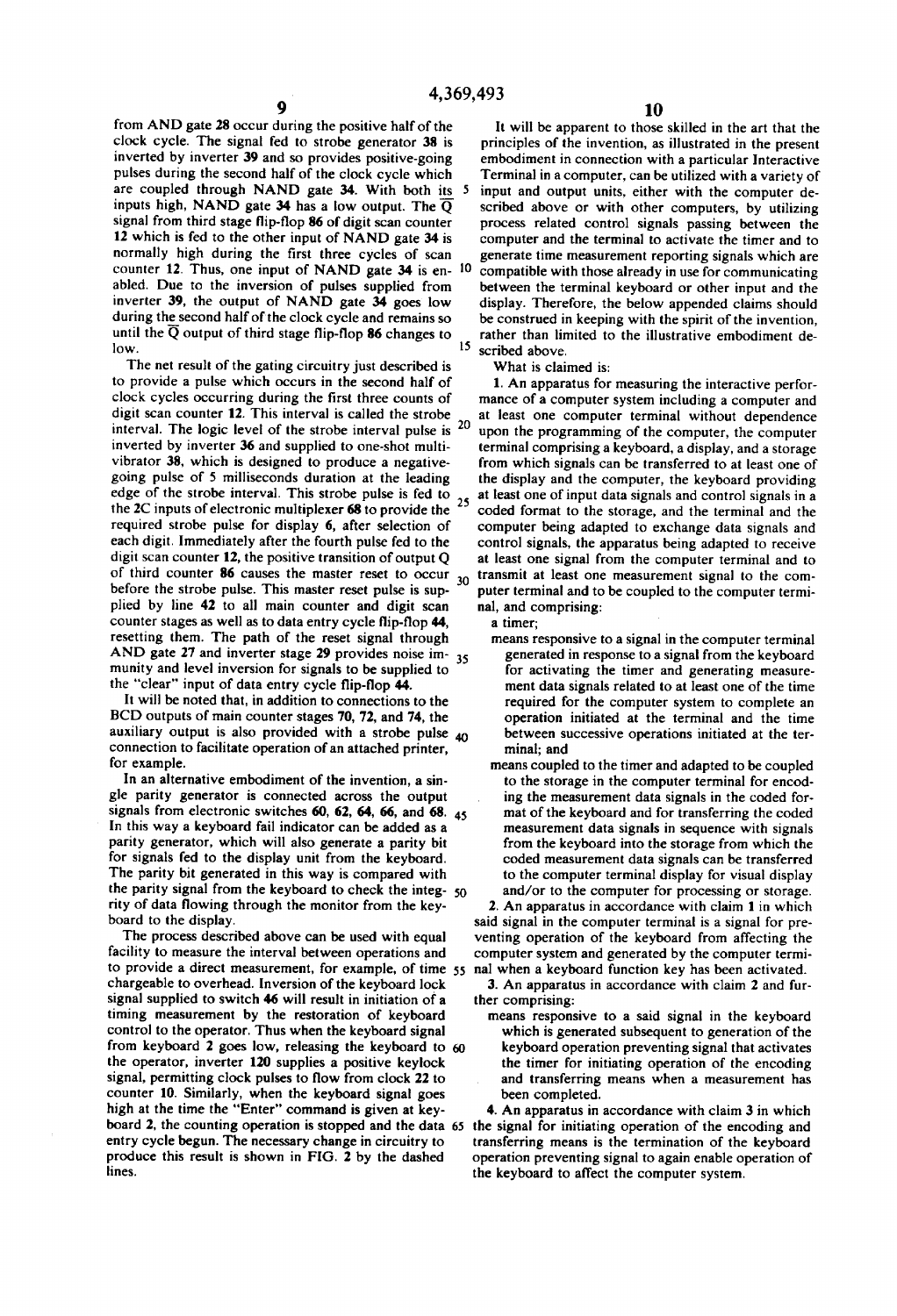5. An apparatus in accordance with claim 1 in which the timer comprises a clock pulse generator, a counter coupled to the clock pulse generator for accumulating and storing clock pulses, and in which the means for activating the timer starts and stops accumulation of 5 pulses in the counter.

6. An apparatus in accordance with claim 5 in which the means for activating the timer is responsive to said signal in the computer terminal for starting accumulation of pulses in the counter and to a signal from the 10 computer for stopping accumulation of pulses in the counter.

7. An apparatus in accordance with claim 6 in which said signal in the computer terminal for starting accumulation of pulses is the presence of a signal which 15 prevents operation of the keyboard from affecting the computer system, and the computer signal for stopping accumulation of pulses is the absence of the keyboard

operation preventing signal for again enabling operation of the keyboard.

8. An apparatus in accordance with claim 6 in which the means for encoding and transferring measurement data signals includes a multiple position switch for selecting an output from the keyboard or an output from the counter.

9. An apparatus in accordance with claim 8 in which the multiple position switch includes a multiplexer.

10. An apparatus in accordance with claim 8 and including means for sequencing the multiple position switch to encode the measurement data signals in decimal sequence.

11. An apparatus in accordance with claim 10 in which the means for sequencing includes a counter for generating binary control signals for the multiplexer.

 $\rightarrow$ 

 $\bullet$  $\bullet$   $\bullet$ 

20

25

30

35

40

45

50

55

60

65